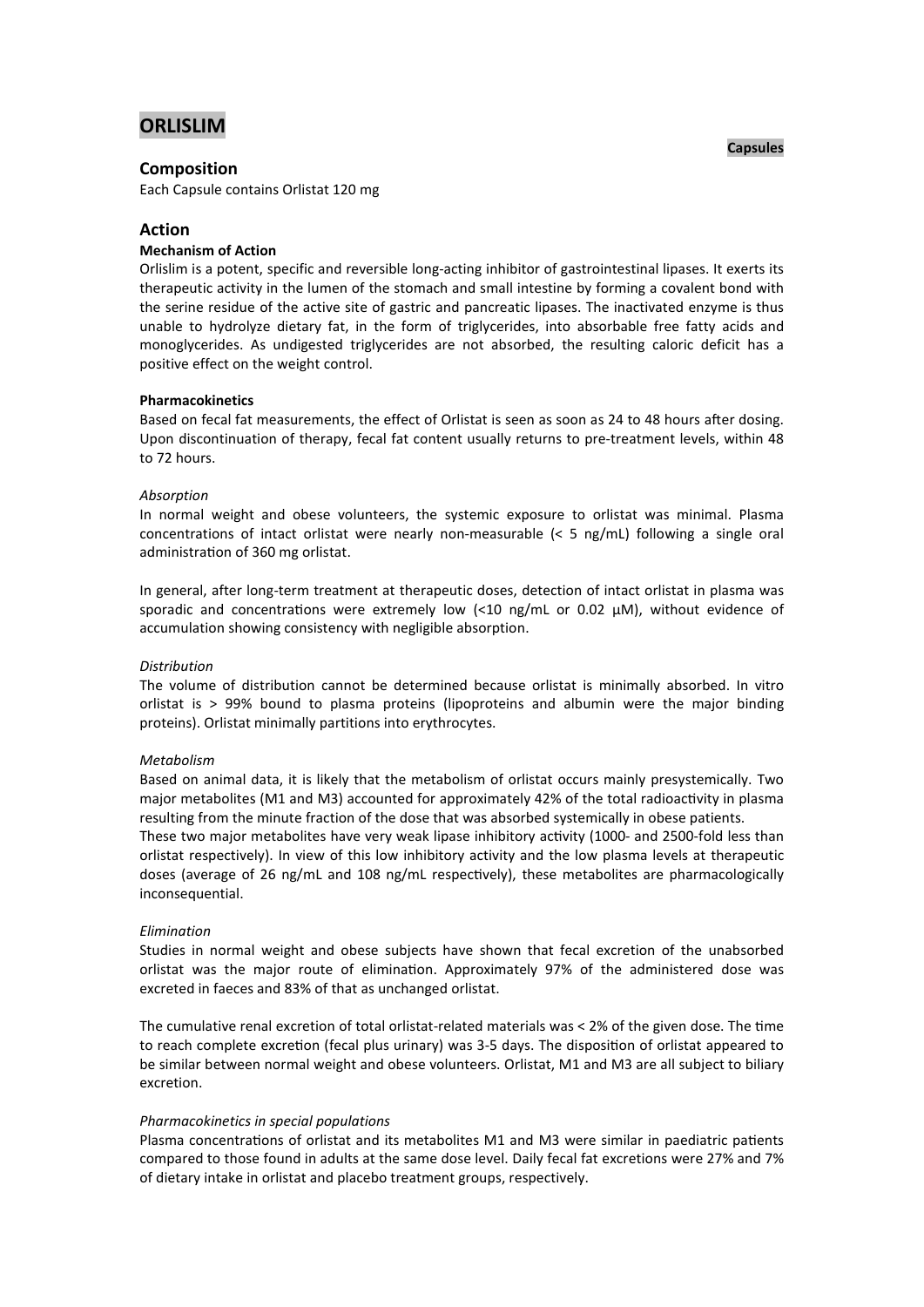#### *Hepatic and/or renal impairment*

Clinical investigations in patients with hepatic and/or renal impairment have not been undertaken.

#### **Efficacy**

Orlislim is effective in weight control (weight loss, weight maintenance and prevention of weight regain). Treatment with Orlislim results in an improvement of risk factors and co morbidities associated with obesity, including hypercholesterolemia, noninsulin dependent diabetes mellitus (NIDDM), impaired glucose tolerance, hyperinsulinemia, and hypertension and in a reduction of visceral fat.

Experience from clinical trials shows that the greatest rate of weight loss occurs within the first six months of treatment.

Doses above 120 mg three times daily have not been shown to provide additional bene t. The efficacy and safety of Orlislim in children and adolescents below the age of 18 years have not been established.

### **Indications**

Orlislim is for weight control, including weight loss, weight maintenance and prevention of weight regain in adults with an initial body mass index (BMI) of 30 or more.

Orlislim should be used in conjunction with a low fat, calorie controlled diet.

### **Contraindications**

- Hypersensitivity to the active substance .
- Chronic malabsorption syndrome.
- Cholestasis.
- Breast-feeding.

### **Adverse Reactions**

Adverse reactions to Orlistat are largely gastrointestinal in nature and related to the pharmacologic effect of orlistat on preventing the absorption of ingested fat. Commonly observed events are oily spotting, flatus with discharge, fecal urgency, fatty/oily stool, oily evacuation, increased defecation and fecal incontinence. The incidence of these increases the higher the fat content of the diet. Patients should be counseled as to the possibility of gastrointestinal effects occurring and how best to handle them such as reinforcing the diet, particularly the percentage of fat it contains. Consumption of a diet low in fat will decrease the likelihood of experiencing adverse gastrointestinal events and this may help patients to monitor and regulate their fat intake.

These adverse gastrointestinal reactions are generally mild and transient. They occurred within 3 months of commencing treatment and most patients experienced only one episode.

Treatment-emergent GI-adverse events that occurred commonly among patients treated with Orlistat were: abdominal pain/discomfort, flatulence, liquid stools, soft stools, rectal pain/discomfort, tooth disorder, gingival disorder.

Other events observed were: upper respiratory infection, lower respiratory infection; influenza; headache; menstrual irregularity; anxiety; fatigue; urinary tract infection.

Unique treatment adverse events observed in obese type 2 diabetic patients were hypoglycemia (very common) and abdominal distension (common). Weight loss induced by Orlistat is accompanied by improved metabolic control in type 2 diabetics which might allow or require reduction in the dose of hypoglycemic medication.

*Post-marketing experience*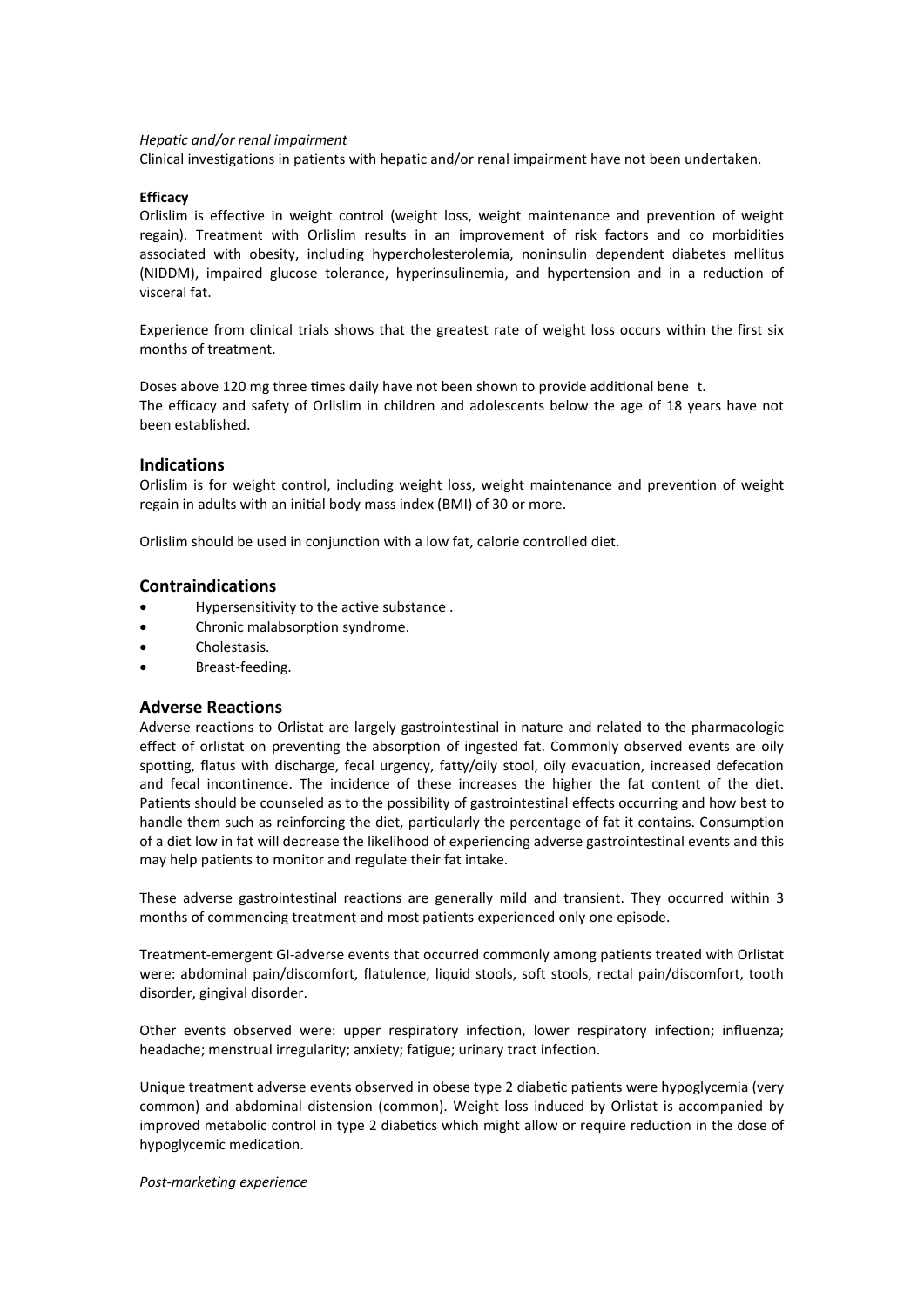Rare cases of hypersensitivity have been reported. Main clinical symptoms are pruritus, rash, urticaria, angioedema, bronchospasm and anaphylaxis. Very rare cases of bullous eruption increase in transaminases and in alkaline phosphatase, and exceptional cases of hepatitis that may be serious have been reported during the post marketing. No causal relationship or physiopathological mechanism between hepatitis and orlistat therapy has been established.

Reports of decreased prothrombin, increased international normalized ratio (INR) and unbalanced anticoagulant treatment resulting in change of haemostatic parameters have been reported in patients treated concomitantly with orlistat and anticoagulants during post-marketing.

### **Warnings and Precautions**

In order to ensure adequate nutrition, the use of a multivitamin supplement should be considered. Patients should be advised to adhere to dietary guidelines.

The possibility of experiencing gastrointestinal events may increase when Orlistat is taken with a diet high in fat (e.g. in a 2000 kcal/day diet, > 30% of calories from fat equates to > 67 g of fat). The daily intake of fat should be distributed over three main meals. If Orlistat is taken with any one meal very high in fat, the possibility of gastrointestinal effects may increase. If a meal is missed, the dose of Orlistat may be omitted.

Weight loss induced by Orlistat is accompanied by improved metabolic control in type 2 diabetics which might allow or require reduction in the dose of hypoglycemic medication (e.g. sulfonylureas). A reduction in cyclosporin plasma levels has been observed when Orlistat is co-administered. Therefore it is recommended to monitor more frequently than usual the cyclosporin plasma levels when Orlistat is co-administered.

Coagulation parameters should be monitored in patients treated with concomitant oral anticoagulants.

Oral administration of amiodarone during orlistat treatment demonstrated a 25 - 30% reduction in the systemic exposure to amiodarone and desethylamiodarone. Due to the complex pharmacokinetics of amiodarone, the clinical effect of this is unclear. The effect of commencing orlistat treatment in patients on stable amiodarone therapy has not been studied. A potential reduced therapeutic effect of amiodarone is possible.

#### **Pregnancy**

Weight loss offers no potential benefit to a pregnant woman and may result in fetal harm; a minimum weight gain, and no weight loss, is currently recommended for all pregnant women, including those who are already overweight or obese.

#### **Nursing Mothers**

The secretion of orlistat in human breast milk has not been investigated. Orlistat should not be taken during breast-feeding.

### **Drug Interactions**

No interactions based on specific medicine-medicine-interaction studies with amitriptyline, Atorvastatin, biguanides, digoxin, fibrates, fluoxetine, losartan, phenytoin, oral contraceptives, phentermine, pravastatin, warfarin, nifedipine Gastrointestinal Therapeutic System (GITS), nifedipine slow release, sibutramine or alcohol have been observed.

However, when warfarin or other anticoagulants are given in combination with orlistat, international normalized ratio (INR) values should be monitored.

Decreases in the absorption of vitamin D, E and β-carotene have been observed when coadministered with Orlistat. If a multivitamin supplement is recommended, it should be taken at least two hours after the administration of Orlistat or at bedtime.